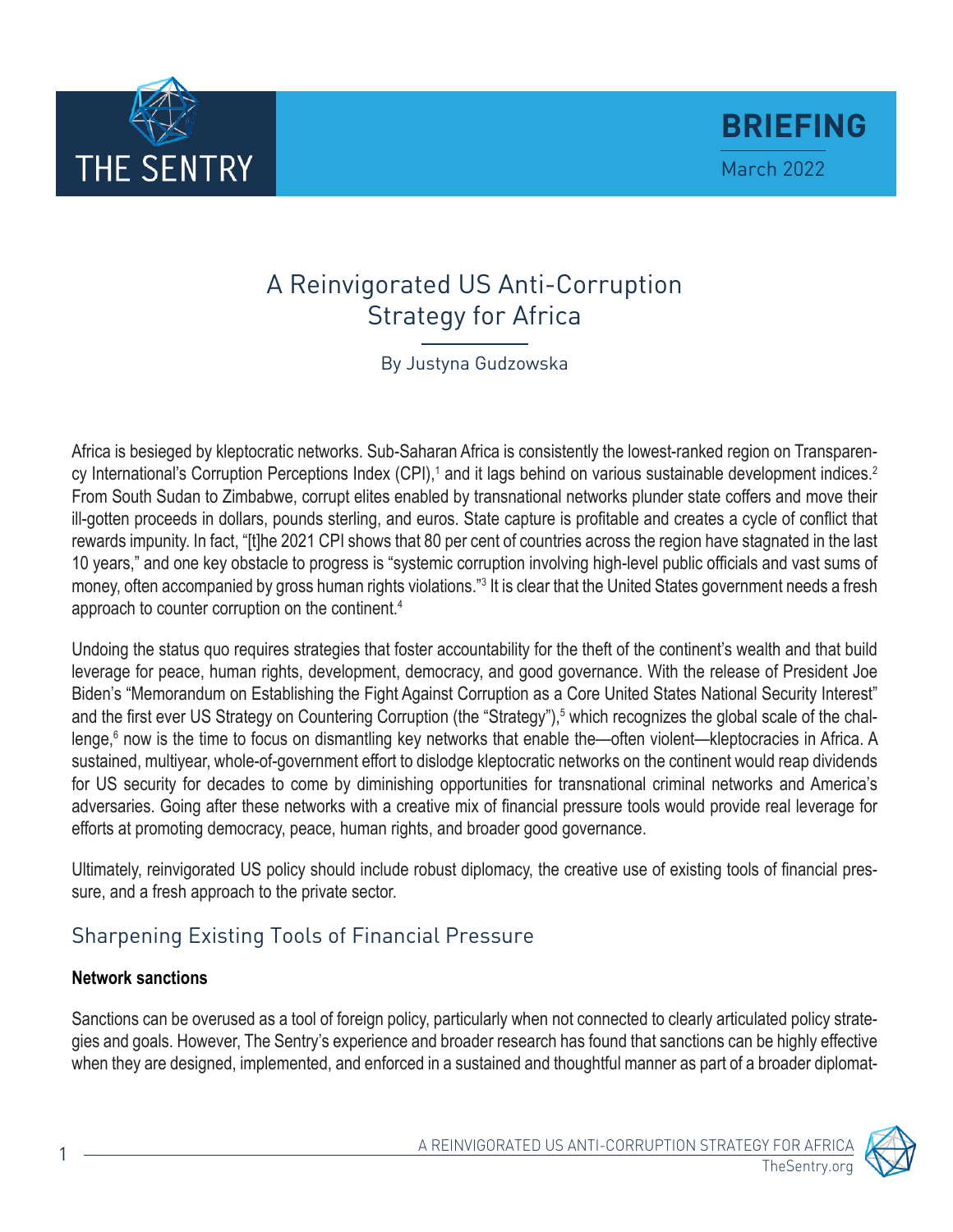<span id="page-1-0"></span>ic strategy.[7](#page-8-0) The US Department of the Treasury's 2021 Sanctions Review, which aimed at ensuring the effectiveness of sanctions, also concluded that "[s]anctions should be deployed alongside other measures as part of a larger strategy in support of specific policy objectives" and should be "assessed to be the right tool for the circumstances."<sup>[8](#page-8-0)</sup>

Unfortunately, in the past, sanctions related to sub-Saharan Africa have often been geared more toward satisfying the urge to do something in response to atrocities than toward creating real impact. In order to be effective, sanctions should not be one-off, punitive gestures, and they should go beyond naming and shaming warlords and officials to focus on exerting pressure on entire networks.<sup>9</sup> The Office of Foreign Assets Control (OFAC) has long conceptualized narcotics trafficking through a network lens, with a kingpin at the top and a cascade of family members, business holdings and associates, proxies, financial facilitators, and other enablers. This same approach can be used to deploy anti-corruption sanctions in sub-Saharan Africa. Warlords and corrupt officials tend not to conduct business in their own names, given the compliance scrutiny this could engender. Therefore, it is critical that research is done up front to identify their cronies and the entities they own or control, so that they may be sanctioned as well. Imposing sanctions in a strategic and timely manner requires advance legwork.

Most importantly, however, network sanctions need to target the international facilitators. Kleptocrats rely on networks of international intermediaries or enablers to be able to siphon off funds and store them in a "safe" place.[10](#page-8-0) These facilitators are often profit-minded with quasi-legitimate businesses. The threat of being sanctioned themselves, or of becoming the target of enforcement, is powerful, and they are the actors that could be influenced to change their behavior through the use of international sanctions[.11](#page-8-0) Sanctions are an instrument of disruption, and they impose real costs, not just on in-country targets but on these international enablers, making them unable to travel freely, open bank accounts, hire public relations advisors, or send their kids to boarding schools abroad.

Unlike designations of warlords or foreign officials, which are added to screening filters automatically but generally do not receive further examination by global financial institutions, sanctions on international facilitators, who often require access to the global financial system to do their dirty work, receive significant attention. Such measures usually result in global financial institutions conducting in-depth exposure searches to ascertain whether there are any links to the target. These designations may also have knock-on effects by subjecting any companies that do business with such sanctioned targets to increased scrutiny.

#### **Smart sanctions succeed**

The 2017 sanctions on Dan Gertler are a prime example of the successful use of Global Magnitsky (GloMag) network sanctions on an international facilitator.<sup>12, [13](#page-8-0)</sup> Gertler used his close friendship with the Democratic Republic of Congo's then-President Joseph Kabila to become one of the key profiteers in the DRC's mining sector. Gertler gained access to lucrative mining licenses that he flipped at a great profit, while Kabila received the resources he needed—money and arms—to win elections and maintain power.<sup>[14](#page-8-0), [15](#page-8-0)</sup> Gertler, his key business partner, and his network of 19 companies were first sanctioned in December 2017.[16](#page-8-0) But the Department of the Treasury did not stop there, as 14 more Gertler-affiliated entities were designated in August 2018.<sup>17</sup> With follow-up designations and the focus on a network rather than an individual, the US government displayed a seriousness more characteristic of the sanctions programs for countries such as Venezuela—a seriousness that is rarely employed with respect to Africa.[18](#page-9-0) This forceful approach made it clear that US pressure would last well beyond one news cycle.

Ultimately, Kabila did not run for another term[.19](#page-9-0) Based on The Sentry's discussions with contacts in the region, sanctions played a key role in that decision.<sup>[20](#page-9-0)</sup> For his part, Gertler demonstrated the impact of the sanctions by lobbying to have

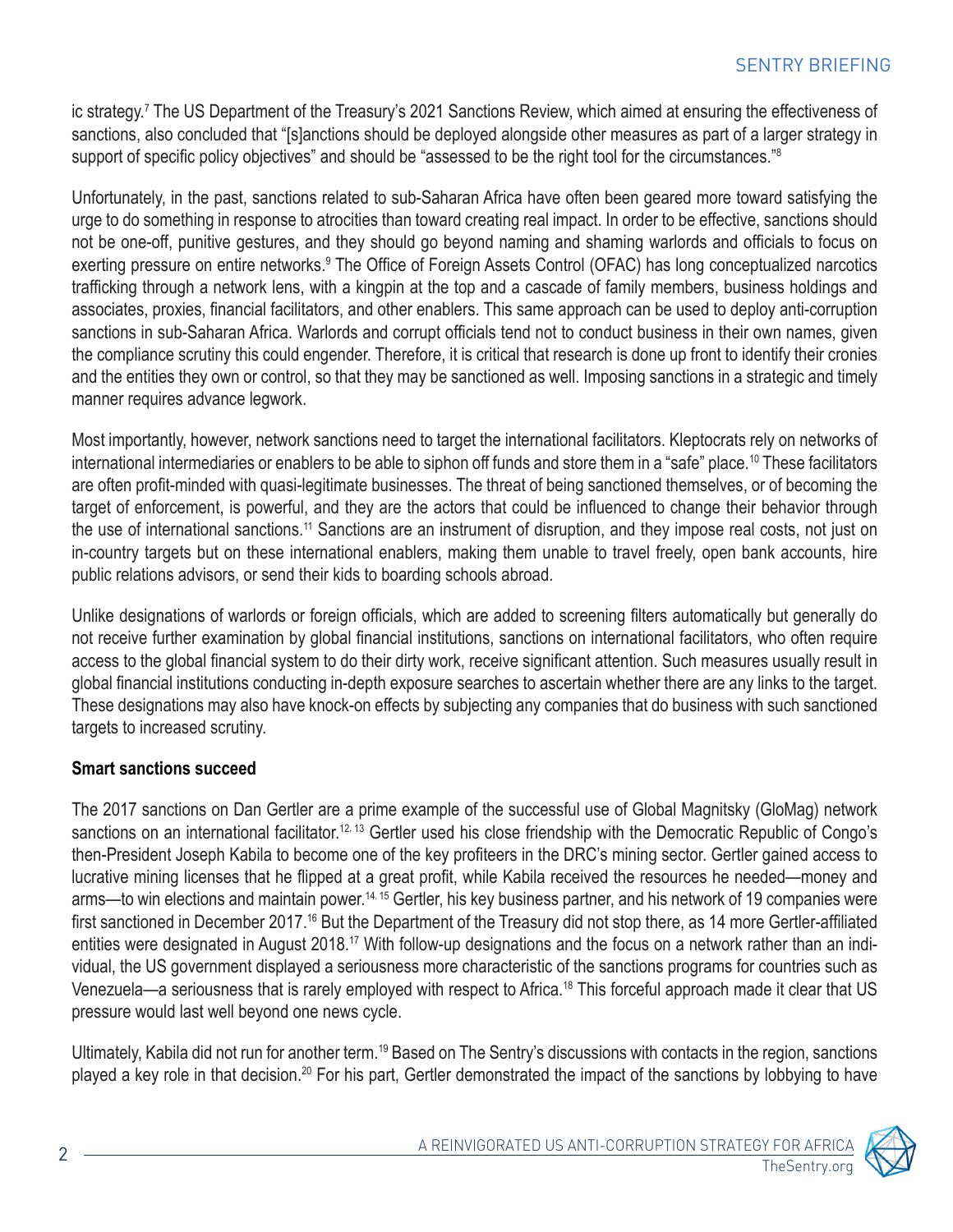<span id="page-2-0"></span>them lifted,<sup>[21](#page-9-0)</sup> which he managed to do at the end of the previous administration.<sup>22, [23](#page-9-0)</sup> Fortunately, that decision was reversed in March 2021,<sup>24</sup> but Gertler was able to benefit from the temporary reprieve and, as the newest and third round of designations targeting his network demonstrates,<sup>[25](#page-9-0)</sup> almost certainly continues to search for ways to sidestep sanctions.

Similarly, sustained financial pressure from the US and other partners on President Salva Kiir's inner clique in South Sudan, through a range of sanctions and anti-money laundering (AML) measures, <sup>26, [27](#page-9-0), [28,](#page-9-0) [29,](#page-9-0) [30](#page-9-0)</sup> has been credited with contributing to the formation of a unity government in February 2020 by Kiir and Riek Machar.<sup>31, 32</sup>

Incisive designations should be supported by further actions. From the aggressive use of civil penalty authorities to penalize those breaching sanctions to focused prohibitions on certain sectors, such as the mining and oil industries in South Sudan, the Treasury Department should be looking beyond lists to be as smart and focused as possible.

Keeping smart sanctions fit for purpose requires adequate resources and staff. For example, identifying and building designation packages to counter efforts at sanctions evasion requires persistence and investigative capacity[.33](#page-9-0) However, sanctions programs addressing human rights and corruption, particularly in sub-Saharan Africa, have traditionally not been viewed as a high priority, and existing resources are often redirected towards whatever programs are deemed higher priority by any given administration at any given time—for instance, Russia, Venezuela, or Iran.<sup>[34](#page-9-0)</sup> With a renewed focus on anti-corruption efforts, the Biden-Harris administration can no longer afford to allow sub-Saharan Africa to fall by the wayside, and we have seen that ongoing pressure through continuous sanctions designations and complementary measures can lead to tangible results in the region. Even a small investment in resources has the potential to reap significant rewards on a continent plagued by corruption and conflict.

#### **The power of GloMag**

Many of the South Sudan designations, as well as those on the Gertler network, were conducted under the GloMag sanctions authority, which is an especially nimble tool in that it allows sanctions to be levied against kleptocrats, human rights abusers, and their enablers without the need to declare a national emergency and issue a new executive order. The Sentry believes that GloMag network sanctions should be used more often, in lieu of the largely symbolic sanctions targeting a single individual without their network of associates and companies.

In fact, GloMag sanctions should be considered before setting up new country-based sanctions regimes. Out of the 25 country-based sanctions programs administered by OFAC, 10 relate to African countries, with Ethiopia-related sanctions representing the latest entrant on the list.<sup>35</sup> Country-based sanctions will continue to have their place, but we believe that it makes sense to curtail the proliferation of country-based programs in Africa and rely on the GloMag authority to a greater extent.[36](#page-10-0)

We have found that, at times, targeted country-based sanctions, such as those imposed in relation to the DRC or Zimbabwe in which only activities relating to specifically sanctioned parties are prohibited, are conflated with comprehensive embargoes, such as those applied to Iran and Cuba for which the prohibitions relate to the entire country and all its people. This can lead to private sector actors "over enforcing" and foregoing permissible business with those countries, though the specific prohibitions are actually narrow enough that they could be navigated. This is especially the case when the business gains are not worth the real or perceived compliance risk. As a case in point, the Burundi sanctions program only had 11 sanctioned individuals until it was terminated in November 2021,<sup>[37](#page-10-0)</sup> but the general perception was that the country was under sanctions. On the other hand, although countries such as Mexico and Colombia have notably high numbers of sanctioned persons and entities under global counternarcotics sanctions authorities,<sup>[38](#page-10-0)</sup> there has not been wholesale de-risking of these countries by financial institutions.<sup>[39](#page-10-0)</sup>

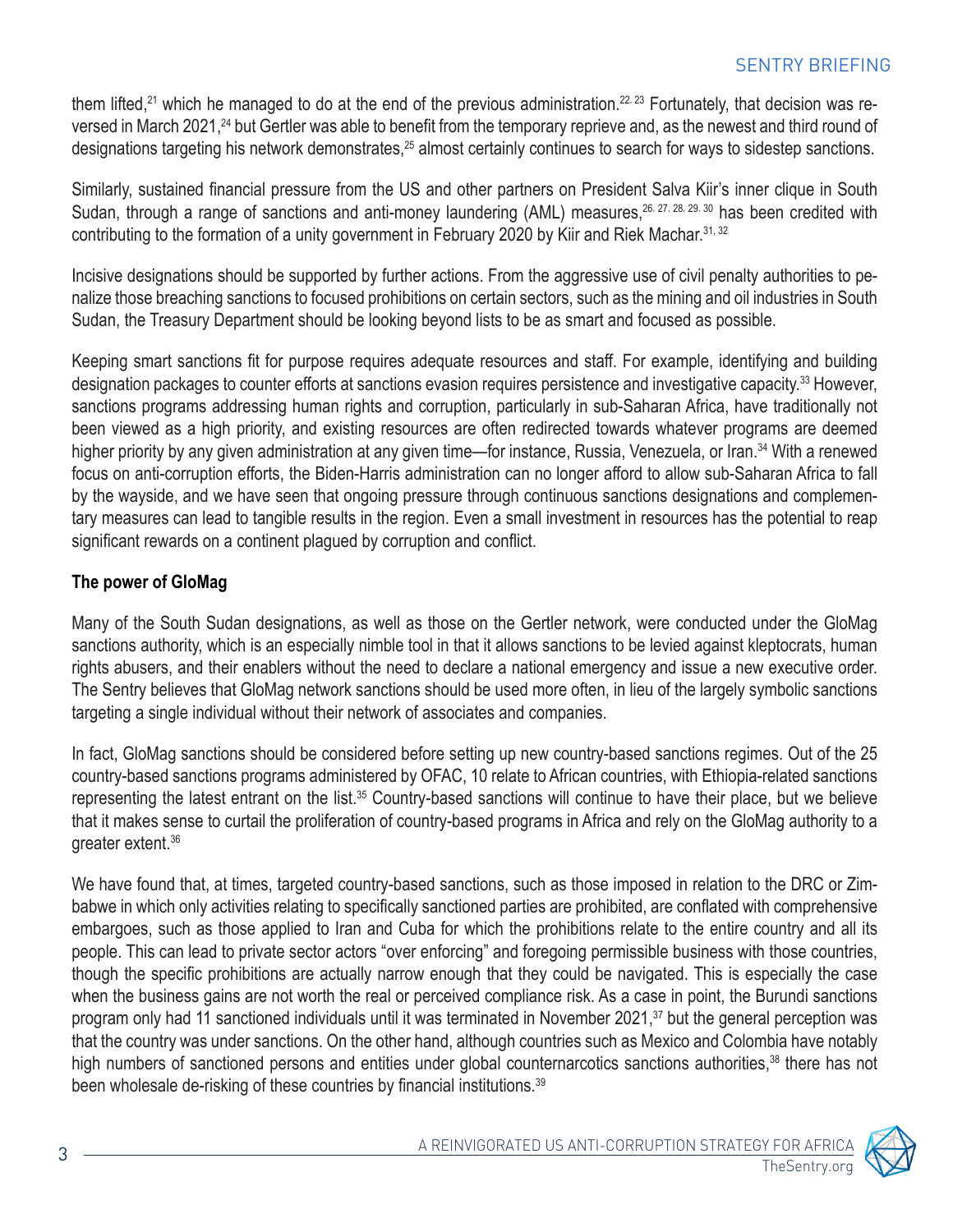#### <span id="page-3-0"></span>**Beyond sanctions: Anti-money laundering and other measures**

Smart sanctions cannot be effective in isolation. Leading up to the Joint Comprehensive Plan of Action, the US government embarked on a multifaceted, whole-of-government approach to counter Iran's malign activity, including actions by the Departments of Treasury, State, Justice, Commerce, and Homeland Security[.40](#page-10-0) To truly have an impact countering kleptocracy in Africa, the US government needs to think creatively and holistically, as it does with other threats, and use sanctions in concert with other levers.

In recent years, the Financial Crimes Enforcement Network (FinCEN) has issued a couple of Africa-related AML advisories for financial institutions to help them investigate patterns of money laundering and better calibrate their transaction monitoring systems. These FinCEN advisories are an important tool for warning banks and drawing their attention to patterns that their financial intelligence units (FIUs) may be seeing through access to suspicious activity reports (SARs), while at the same time eliciting better quality SARs. In September 2017, FinCEN issued an advisory on the risks presented by illicit financial flows related to South Sudanese elites,<sup>41</sup> and in 2018, FinCEN issued an advisory drawing attention to "human rights abuses enabled by corrupt senior foreign political figures and their financial facilitators,"[42](#page-10-0) highlighting the cases of Gertler and South Sudanese business tycoon Benjamin Bol Mel. Even so, such advisories remain an underutilized tool. For instance, FinCEN could generate an advisory to alert financial institutions about conflict and high-risk gold from East and Central Africa.<sup>43</sup> It should also consider issuing an advisory related to illicit financial flows stemming from Sudan, in particular the money laundering risks related to businesses associated with the Sudan Armed Forces (SAF) and the Rapid Support Forces (RSF).<sup>[44](#page-10-0)</sup>

In what appears to be a growing trend, multi-agency business advisories, such as those most recently issued with respect to human rights abuses and corruption in Myanmar, illicit finance and corruption in Cambodia, and forced labor and other human rights abuses in Xinjiang,<sup>[45,](#page-10-0) [46,](#page-10-0) [47](#page-10-0)</sup> are proving to be an invaluable tool for the private sector and serve as a due diligence roadmap. Because sanctioning all bad actors is not possible, these business advisories communicate the potential legal and reputational risks of continuing to engage in certain activities without enhanced due diligence whether or not sanctioned actors are present in the transaction. Accompanied by sanctions and other measures such as entity list designations, business advisories can serve as the gold standard of a whole-of-government approach. Such advisories could be issued with respect to a number of jurisdictions or sectors in Africa. In particular, the Departments of State, Treasury, Commerce, and Homeland Security could issue a business advisory focusing on illicit financial flows and corruption in the infrastructure, banking, and mineral resource sectors of the DRC economy and highlighting the risks of forced labor and human trafficking. As a logical next step, the advisories could be combined with responsible investment reporting requirements—such as those implemented in 2013 subsequent to the easing of sanctions on Myanmar, which were later abandoned by the Trump administration in 2017—requiring public reporting by US businesses on due diligence efforts undertaken to mitigate the risks outlined in the advisories.<sup>48, 49</sup>

In addition to issuing advisories to financial institutions alerting them of risks, FinCEN should consider strategically and surgically using its Patriot Act Section 311 authority, which allows the Treasury Department to in effect prohibit banks in the US from providing correspondent banking services to designated banks, thereby depriving them of access to the US financial system and the US dollar.<sup>[50](#page-10-0)</sup> For example, The Sentry has recommended that FinCEN investigate and consider all available tools under the Patriot Act to address past conduct of BGFIBank in the DRC[.51, 52, 53](#page-11-0) When imposing such measures, the Treasury Department needs to make clear that the remainder of the banking sector should not be impacted, and it should caution against wholesale de-risking. Section 311 can be used to target a particular class of transactions, and FinCEN could issue a finding, as previously recommended by The Sentry, that the trade in conflict

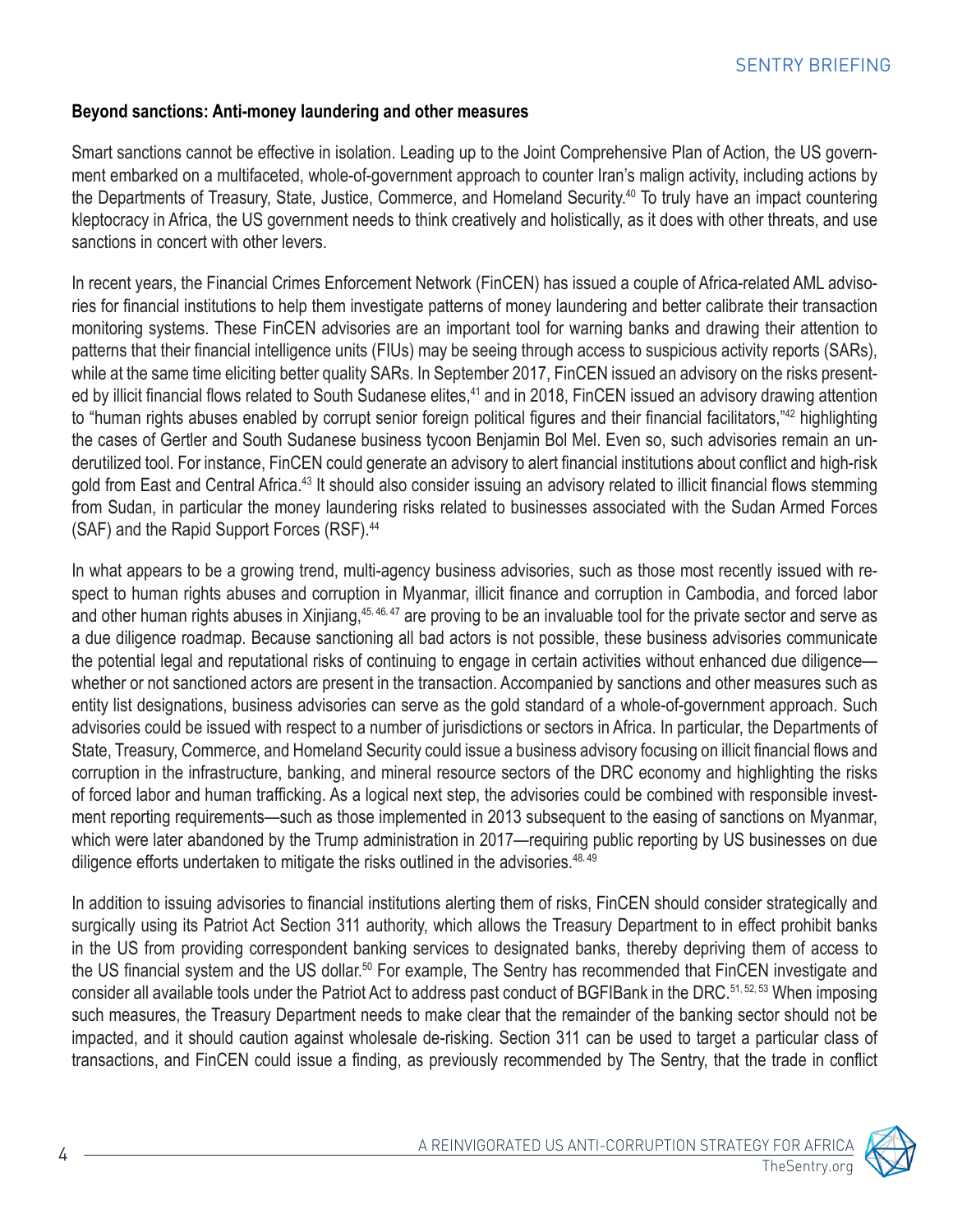<span id="page-4-0"></span>and high-risk gold from East and Central Africa with certain traders is a "class of transactions" that constitutes a primary money laundering concern.<sup>[54](#page-11-0)</sup>

The combination of a more robust use of advisories, the limited but strategic use of Section 311 findings, and the right kind of messaging to counter de-risking could contribute to building confidence in the rest of the banking sector for future investment.

But there are even more tools available in the arsenal. In 2018, in an unprecedented move, the Commerce Department added 15 South Sudanese oil and gas sector entities to its Entity List, thereby prohibiting any exports and reexports of US-origin goods and technologies to these entities without a license.<sup>55</sup> The Commerce Department's Entity List has been robustly used against Chinese and Russian entities, but to this day, only a handful of African companies have been added to it. The Sentry believes that the Entity List could be a viable tool of pressure as a complement or alternative to sanctions. Such Entity List designations are best employed against targets in industries that use US technology. They restrict the ability of US companies—and foreign companies that use US technology—to export their products to listed entities. Entity List designations could be targeted at entities operating in the South Sudanese, Sudanese, Congolese, and Central African mining sectors, where we have seen significant corruption, forced labor, and ties to armed militias.

Coordination with the Department of Justice on prosecutions, in particular with the Human Rights and Special Prosecutions Section (HRSP) and the Money Laundering and Asset Recovery Section (MLARS), is also key. The Sentry has briefed these sections on illicit gold and on South Sudanese officials with US citizenship who have been involved in human rights abuses and corruption. The Department of Justice's civil forfeiture action against Yahya Jammeh's mansion in Maryland is precisely the type of move that should be used more frequently to target the US-based real estate of corrupt African leaders and their families.<sup>[56](#page-11-0)</sup>

#### **Rooting corruption out of the African banking sector**

In addition to considering some of the more coercive measures described in this briefing, the US government should prioritize technical assistance and capacity building to support domestic and regional efforts to counter corruption and money laundering in the banking system, and it should more effectively enforce sanctions, in particular by supporting local FIUs and other financial regulatory and supervisory bodies. The US government does not have to go this alone but should enlist partners such as the UK, EU, World Bank, IMF, African Union, and the United Nations Office on Drugs and Crime. In fact, the US and interested partners could lead a working group on countering kleptocracy within regional banking hubs in Africa.

The Sentry has conducted several investigations on corruption in the African banking sector. Ownership and control of banks by corrupt elites is a systemic problem that transcends borders. For example, according to a 2018 investigation by The Sentry, 14 of the 26 banks operating in South Sudan were partially owned or controlled by a politically exposed person (PEP).[57](#page-11-0) These PEPs received preferential access to foreign exchange, which resulted in inflation and hurt ordinary South Sudanese.<sup>58</sup> Similarly, in the DRC, a 2019 Sentry investigation uncovered that entities affiliated with Kabila's family and inner circle sought to control around 28% of the country's banking sector.[59](#page-11-0)

Regional African banking hubs such as Nairobi are the conduit between domestic African banks and the global financial system. However, as a recently published study by The Sentry shows, such hubs are especially vulnerable to serving as a transshipment point for illicit finance.<sup>[60](#page-11-0)</sup>

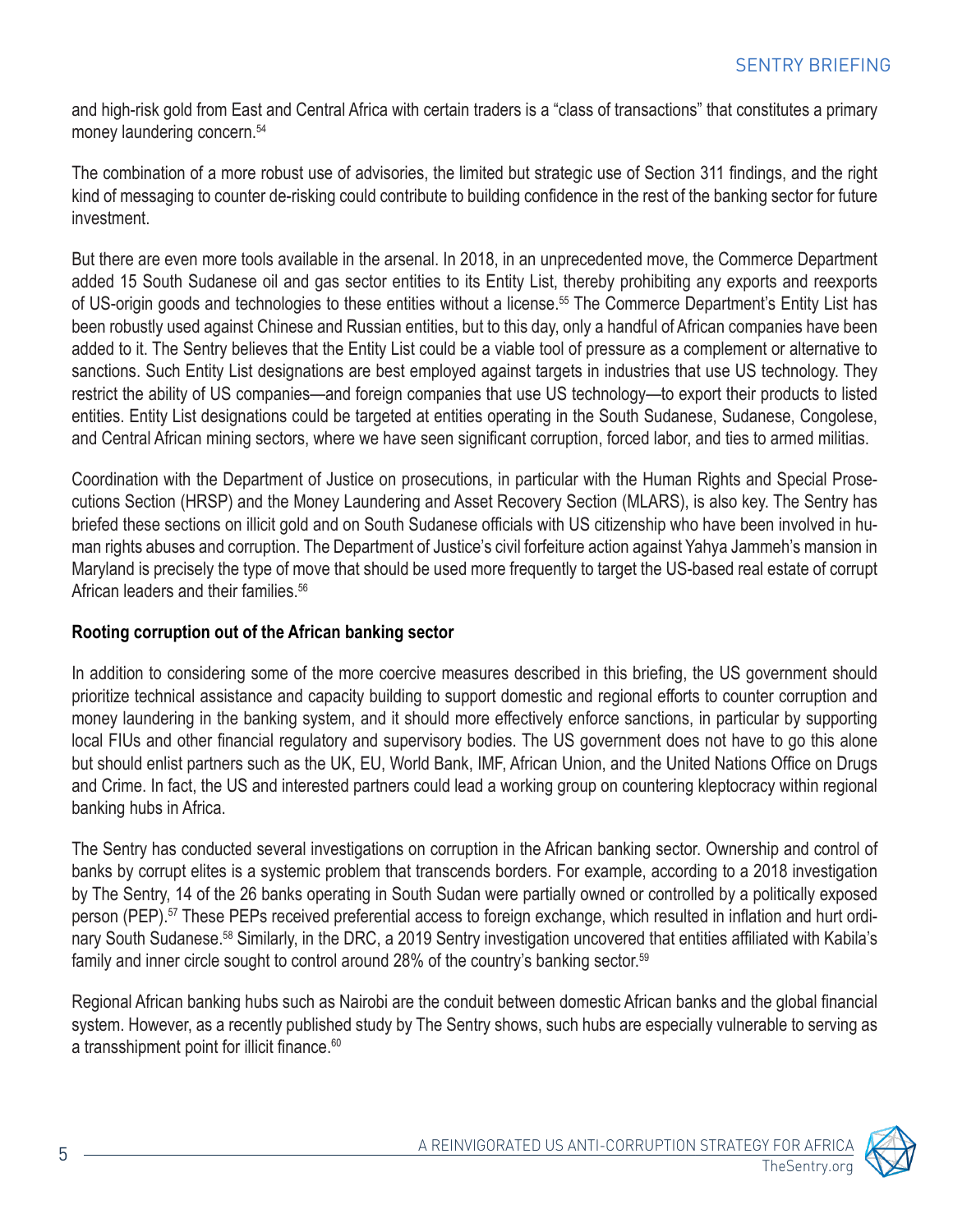#### <span id="page-5-0"></span>**Closing the gaps**

Multilateralization is a signature theme of this administration, and the efficacy of the anti-corruption tools described above will be dramatically enhanced if the US works closely with its allies, such as the EU, UK, Canada, Australia, and Japan, as well as partners in sub-Saharan Africa, particularly in financial and economic hubs such as Kenya, Nigeria, and South Africa. In acknowledging the need for greater collaboration, the Strategy introduces a new Democracies Against Safe Havens (DASH) Initiative.<sup>[61](#page-11-0)</sup> The Initiative, housed within the State Department, will coordinate sanctions and similar actions with like-minded countries to enhance impact and encourage countries with "globally-connected financial systems" that have not yet enacted the necessary tools, such as Glo-Mag sanctions, to do so. $62$ 

Access to the US dollar, euro, and pound sterling is critically important to kleptocrats who are looking to move and store the proceeds of corruption, which means that illicit funds flow through the US, EU, UK, and other regional commercial capitals. Thus, it is vital that currencies beyond the US dollar are closed off to kleptocrats. Sanctions designations should be coordinated with allies as frequently as possible. For example, last March, the US, EU, UK and Canada announced sanctions on China related to human rights abuses in Xinjiang.<sup>[63](#page-11-0)</sup> Taking such coordinated action to address the corruption crisis in sub-Saharan Africa would send a strong message. In order to increase the frequency of multilateral sanctions, the US government should urge allies that have yet to establish their own domestic GloMag authorities—including Japan and the EU, where the current authority does not have a corruption prong—to do so as soon as possible.

However, to truly confront the problem, regional financial centers need to join the fight. While sanctions may not be a popular option for certain countries in Africa to adopt, advisories could represent a more palatable alternative. The US should urge its partners in the region, in particular jurisdictions serving as regional banking hubs, to issue advisories or circulars describing illicit financing case studies, risk indicators, typologies, and red flags that domestic banks can use to improve their anti-money laundering and countering the financing of terrorism (AML/CFT) compliance programs. As the US and the UK have already issued advisories related to South Sudan, <sup>[64,](#page-11-0) [65](#page-11-0)</sup> both countries could urge Kenya, a destination for proceeds of corruption from South Sudan, to do the same.

## Diplomacy and Development

It is critical to recognize that the sanctions and other tools described in this briefing cannot work on their own. Instead, they will require clear policy goals and sustained diplomatic engagement. Financial pressures are only effective over the long term when they create leverage to support diplomatic efforts aimed at achieving particular foreign policy goals. The DRC and South Sudan sanctions would not have succeeded without accompanying political engagement and multifaceted diplomatic pressure, including from high-level officials, especially at the Departments of State and Treasury. A renewed diplomatic strategy to counter kleptocratic networks in Africa that includes senior-level political engagement is urgently needed. For example, in 2018, Treasury Under Secretary for Terrorism and Financial Intelligence Sigal P. Mandelker visited Kenya and Uganda and identified the ties between corruption and violence as a key focus of her message to authorities and financial institutions.<sup>[66](#page-11-0)</sup>

More specifically, it is critical for senior officials at the Department of State, as well as officers both at posts and on desks, to understand the impact of corruption and to ensure that, when financial pressure tools are used, there is a clear strategy for how the leverage they provide should be exploited. From clearer guidance to training programs for deploying officers, the clearer the messaging can be to the diplomatic corps, the better.

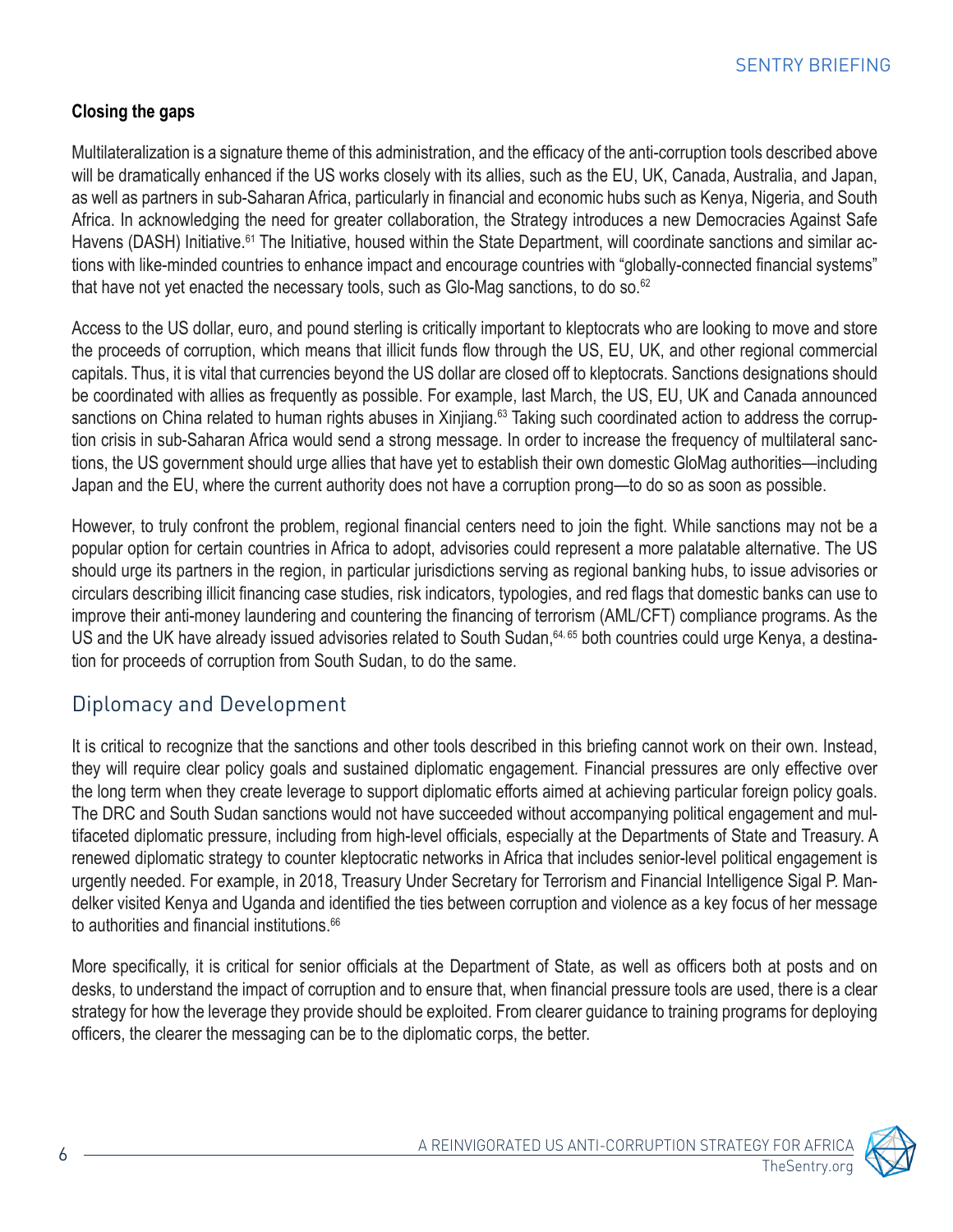<span id="page-6-0"></span>On a related note, the development and technical assistance agencies—from USAID to the State Department's Bureau of Democracy, Human Rights, and Labor (DRL) and Bureau of International Narcotics and Law Enforcement Affairs (INL) to Treasury's Office of Technical Assistance (OTA)—should ensure that their training programs address financial pressure strategies both to maximize the impact of such strategies and to enhance the implementation of Sustainable Development Goal (SDG) 16.<sup>[67](#page-11-0)</sup>

### Buy-In From the Private Sector

The Strategy acknowledges the vital role that the private sector needs to play in the fight against corruption, but this has not always been the case.<sup>68</sup> Over the years, the US government has made it clear that its priorities in this arena are illicit financial flows related to topics such as terrorism and narcotics trafficking, and countries such as Iran, Venezuela, Russia, and North Korea, and compliance departments at banks have been set up to address these specific areas. Rooting out illicit financial flows related to Africa is generally not a high priority for most banks, and this needs to change. In addition to prioritizing enforcement cases related to corruption in Africa, the US government should include the objective of thwarting corruption in Africa as part of its regular outreach to private sector stakeholders, whether through conferences, industry roundtables, or direct outreach. This could include the Wolfsberg Group, the Association of Certified Anti-Money Laundering Specialists, and national banking associations. This dialogue should also focus on promoting financial inclusion by managing the financial crime risks of doing business in Africa. Any single financial institution generally only has a fragmented view of the illicit finance risks in a particular jurisdiction. Thus, a bargain could be made that the US government will be better about sharing information on illicit finance typologies if global financial institutions make more of an effort to stay engaged with the continent. This message needs to be delivered at a senior level so that it has buy-in from the C-suite.

As a starting point to better information sharing with the private sector, FinCEN could revive "The SAR Activity Review – Trends, Tips & Issues," a periodic publication issued from 2000 to 2013 that provided an analysis of activity reported in SARs and was intended for financial institutions, law enforcement, and regulators.<sup>69</sup> An edition focused on foreign corruption was issued in 2011[.70](#page-11-0)

Furthermore, global correspondent banks should be urged to engage with, and even pressure, their partners in Africa to improve anti-corruption and AML/CFT compliance programs. If local governments are unable or unwilling to apply the pressure themselves, then the international financial sector should step in to fill the gap.

# Knock-On Effects

Combatting corruption in Africa may also reap dividends for the United States' other foreign policy objectives, such as dismantling transnational criminal organizations and countering the malign influence of the United States' adversaries. As The Sentry has reported, rampant corruption in various African nations has created a breeding ground for criminal networks,<sup>71</sup> sanctions evaders,<sup>72</sup> smugglers,<sup>[73](#page-12-0)</sup> [suspected terrorist financiers](https://cdn.thesentry.org/wp-content/uploads/2021/04/MetamorphosisMerhi-TheSentry-Summary.pdf),<sup>[74](#page-12-0)</sup> and mercenaries such as the Wagner Group[.75](#page-12-0) Resource-rich kleptocracies provide an attractive refuge for bad actors from around the globe. This phenomenon was made shockingly clear in The Sentry's recent report investigating bribery related to Chinese infrastructure deals in the DRC,<sup>76</sup> as well as in the reports of the other organizations that were part of the Congo Hold-up consortium.<sup>77</sup> It is no coincidence that as Russia was invading Ukraine in February 2022, Sudan's leader General Mohamed Hamdan Dagalo (aka "Hemedti") was in Moscow forging stronger ties to the country.<sup>[78](#page-12-0)</sup> The playing field for US businesses will never be level when kleptocracies are allowed to flourish. This is not merely a matter of human rights or American ideals, but a pressing matter of national and international security, as well.

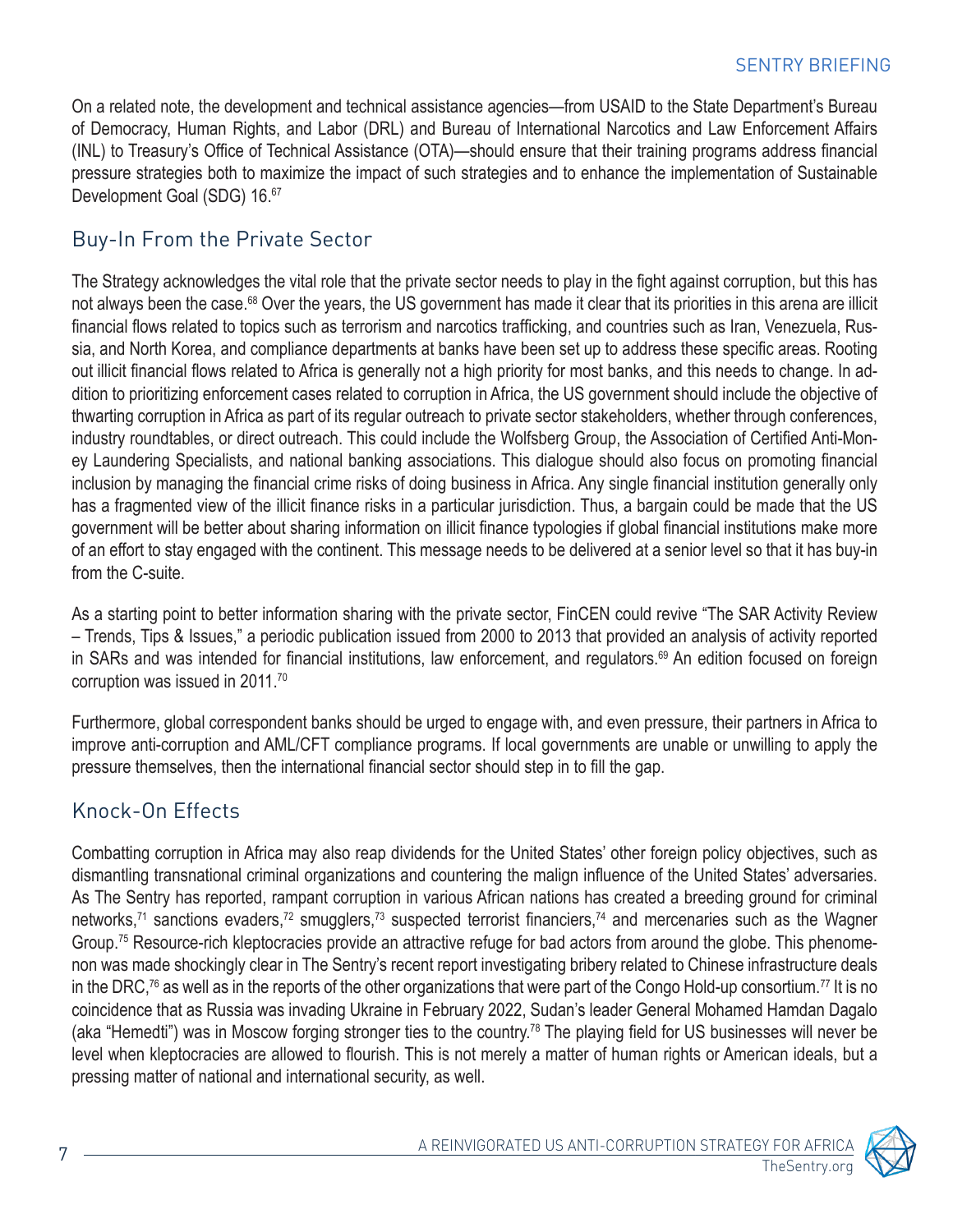# Recommendations

The United States should urgently deploy a robust strategy that utilizes pressure tools and incentives to change the status quo of corruption-driven insecurity and continued crises in Africa.

- ► When imposing sanctions, don't just sanction individual officials, who often conduct business through cutouts and companies. For sanctions to have a real impact, focus on entire networks, in particular the enablers and facilitators that need access to global finance.
- ► Consider the appropriateness of utilizing GloMag sanctions authorities before setting up yet another country-based sanctions program related to Africa.
- ► Be creative and proactive by considering all available pressure tools. Network sanctions should be just one part of a broader pressure strategy that includes advisories, export controls, import restrictions, responsible investment reporting requirements, and prosecutions.
- ► Make sure network sanctions are accompanied by a clear strategy involving political engagement and multifaceted diplomatic pressure, including from Cabinet-level officials.
- ► Provide training to the diplomatic corps on corruption case studies, risk indicators, typologies and red flags, and tools of financial pressure.
- ► Ensure that relevant agencies, in particular the Departments of Treasury and State, have adequate staff and resources focused on Africa to sustain an ongoing pressure campaign.
- ▶ Prioritize technical assistance and capacity building by the Treasury Department to support domestic and regional efforts to counter corruption and money laundering within the African banking system, in particular by supporting local FIUs and other financial regulatory and supervisory bodies.
- ▶ Consider convening a working group of like-minded states to counter kleptocracy within regional African banking hubs.
- ► Pursue a senior-level diplomatic mission to urge key US allies to adopt GloMag-style sanctions and increase coordination on targets among like-minded states.
- ▶ Issue additional FinCEN AML advisories targeting illicit financial flows related to Africa.
- ▶ Consider issuing multi-agency business advisories with respect to certain jurisdictions or sectors in Africa.
- $\blacktriangleright$  Bring back responsible investment reporting requirements.
- ► Press jurisdictions serving as regional African banking hubs to issue advisories or circulars describing illicit financing case studies, risk indicators, typologies, and red flags that domestic banks can use to improve their AML/CFT compliance programs.
- ► Ensure that the development and technical assistance agencies—from USAID to State DRL and INL to Treasury OTA—integrate financial pressure strategies into their training programs to both maximize impact and enhance implementation of SDG 16.
- ► Convene a meeting of senior executives in the private sector, in particular at global banks, and make it clear to them that countering kleptocracy in Africa is a USG priority. Enlist them to help drive that message within their organizations and more broadly in the financial sector.
- ► Revive the "SAR Activity Review" to improve information-sharing with the private sector.
- ► Urge global correspondent banks to engage with, and even pressure, their partners in Africa to improve anti-corruption and AML/CFT compliance programs.

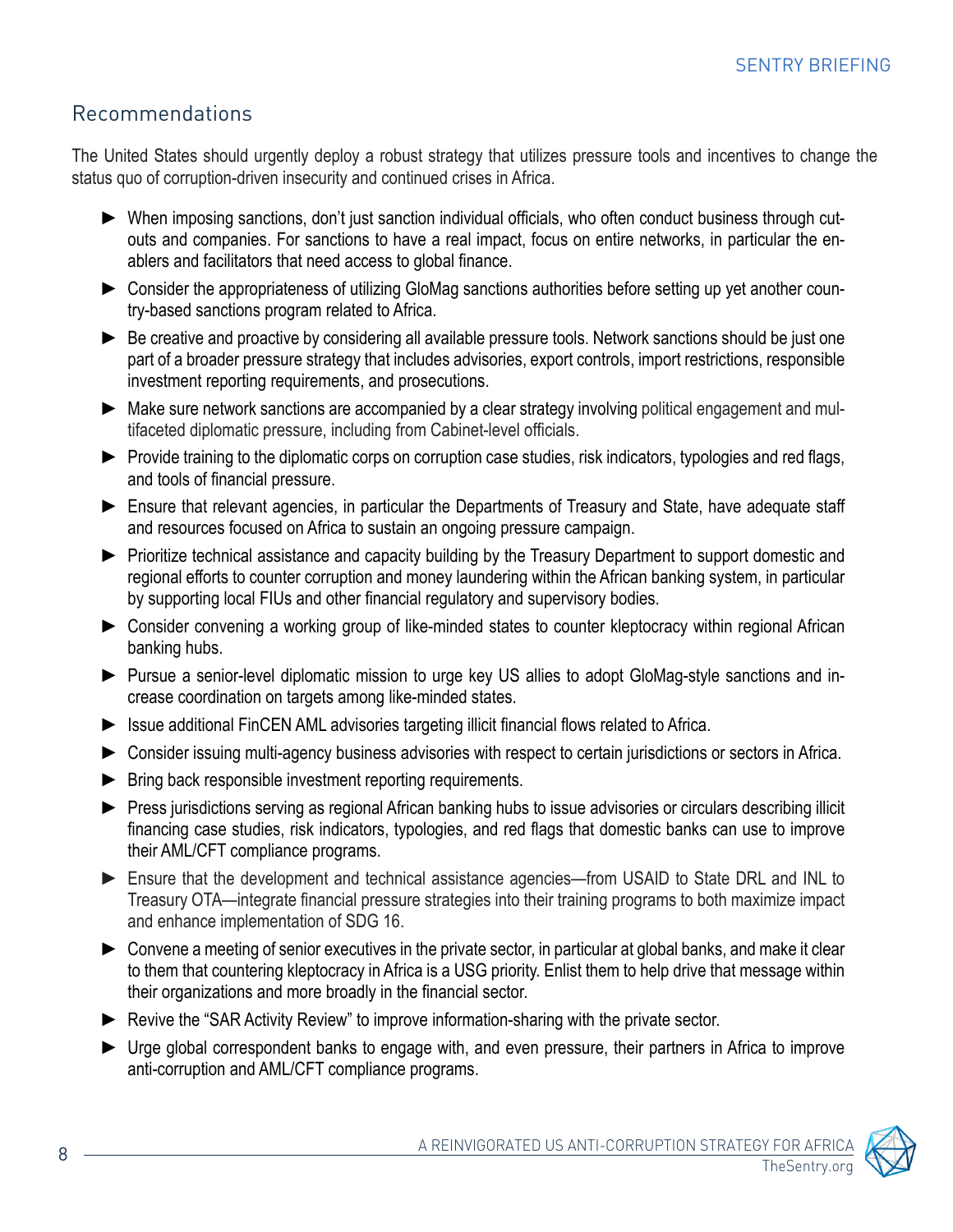# <span id="page-8-0"></span>Endnotes

- [1](#page-0-0) Transparency International, "2021 Corruption Perceptions Index Reveals a Decade of Stagnating Corruption Levels Amid Human Rights Abuses & Democratic Decline in Sub-Saharan Africa," Press Release, January 25, 2021, available at: [https://www.transparency.org/en/](https://www.transparency.org/en/press/2021-corruption-perceptions-index-press-release-regional-afric) [press/2021-corruption-perceptions-index-press-release-regional-africa](https://www.transparency.org/en/press/2021-corruption-perceptions-index-press-release-regional-afric)
- [2](#page-0-0) According to the United Nations Conference on Trade and Development (UNCTAD), illicit financial flows are "a significant impediment to the development of Africa." See:

 United Nations Conference on Trade and Development, "Economic Development in Africa Report 2020," 2020, p. 181, available at: https://unctad.org/system/files/official-document/aldcafrica2020\_en.pdf

- [3](#page-0-0) Transparency International, "CPI 2021 for Sub-Saharan Africa: Amid Democratic Turbulence, Deep-Seated Corruption Exacerbates Threats To Freedoms," available at: https://www.transparency.org/en/news/cpi-2021-sub-saharan-africa-amid-democratic-turbulencedeep-seated-corruption
- [4](#page-0-0) This briefing does not address the other side of the equation—mainly the steps that the US needs to take domestically to cease being a top destination for kleptocrats to stash their ill-gotten gains. These include establishing a beneficial ownership registry, addressing the lack of anti-money laundering requirements for real estate professionals, and regulating gatekeepers, particularly lawyers, accountants, and trust and company service providers. See:

The White House, "United States Strategy on Countering Corruption," December 2021, p. 11, available at: [https://www.whitehouse.gov/](https://www.whitehouse.gov/wp-content/uploads/2021/12/United-States-Strategy-on-Countering-Corruptio) [wp-content/uploads/2021/12/United-States-Strategy-on-Countering-Corruption.pdf](https://www.whitehouse.gov/wp-content/uploads/2021/12/United-States-Strategy-on-Countering-Corruptio)

- [5](#page-0-0) US President (Joseph R. Biden Jr.), Presidential Action, "Memorandum on Establishing the Fight Against Corruption as a Core United States National Security Interest," June 3, 2021, available at: [https://www.whitehouse.gov/briefing-room/presidential-actions/2021/06/03/](https://www.whitehouse.gov/briefing-room/presidential-actions/2021/06/03/memorandum-on-establishing-) [memorandum-on-establishing-the-fight-against-corruption-as-a-core-united-states-national-security-interest/](https://www.whitehouse.gov/briefing-room/presidential-actions/2021/06/03/memorandum-on-establishing-)
- [6](#page-0-0) The White House, "United States Strategy on Countering Corruption," December 2021, available at: https://www.whitehouse.gov/wpcontent/uploads/2021/12/United-States-Strategy-on-Countering-Corruption.pdf
- [7](#page-1-0) Hilary Mossberg, "Beyond Carrots, Better Sticks: Measuring and Improving the Effectiveness of Sanctions in Africa," The Sentry, October 2019, available at: <https://thesentry.org/reports/beyond-carrots-better-sticks/>
- [8](#page-1-0) The US Department of the Treasury, "The Treasury 2021 Sanctions Review," October 2021, available at: [https://home.treasury.gov/](https://home.treasury.gov/system/files/136/Treasury-2021-sanctions-review.pdf) [system/files/136/Treasury-2021-sanctions-review.pdf](https://home.treasury.gov/system/files/136/Treasury-2021-sanctions-review.pdf)
- [9](#page-1-0) Joshua White, "Consequences for Kleptocrats: Financial Pressures to Support Peace in South Sudan," The Sentry, August 2019, available at: https://thesentry.org/reports/consequences-for-kleptocrats/
- [10](#page-1-0) International Consortium of Investigative Journalists, "Pandora Papers," October 3, 2021, available at: [https://www.icij.org/investigations/](https://www.icij.org/investigations/pandora-papers/ ) [pandora-papers/](https://www.icij.org/investigations/pandora-papers/ )
- [11](#page-1-0) Some of the ideas in this paper are explored in:

Justyna Gudzowska, John Prendergast, and Daniel W. Drezner, "Can Sanctions Be Smart? The Costs and Benefits of Economic Coercion," Foreign Affairs, March/April 2022, available at: [https://www.foreignaffairs.com/articles/world/2022-02-22/can-sanctions-be](https://www.foreignaffairs.com/articles/world/2022-02-22/can-sanctions-be-smart )[smart](https://www.foreignaffairs.com/articles/world/2022-02-22/can-sanctions-be-smart )

- [12](#page-1-0) US Department of the Treasury, "United States Sanctions Human Rights Abusers and Corrupt Actors Across the Globe," Press Release, December 21, 2017, available at: https://home.treasury.gov/news/press-releases/sm0243
- [13](#page-1-0) See note 11.
- [14](#page-1-0) See note 12.
- [15](#page-1-0) Franz Wild, "Dan Gertler The Man at the Centre of DR Congo Corruption Allegations," BBC, March 23, 2021, available at: [https://www.](https://www.bbc.com/news/world-africa-56444576) [bbc.com/news/world-africa-56444576](https://www.bbc.com/news/world-africa-56444576)
- [16](#page-1-0) See note 12.

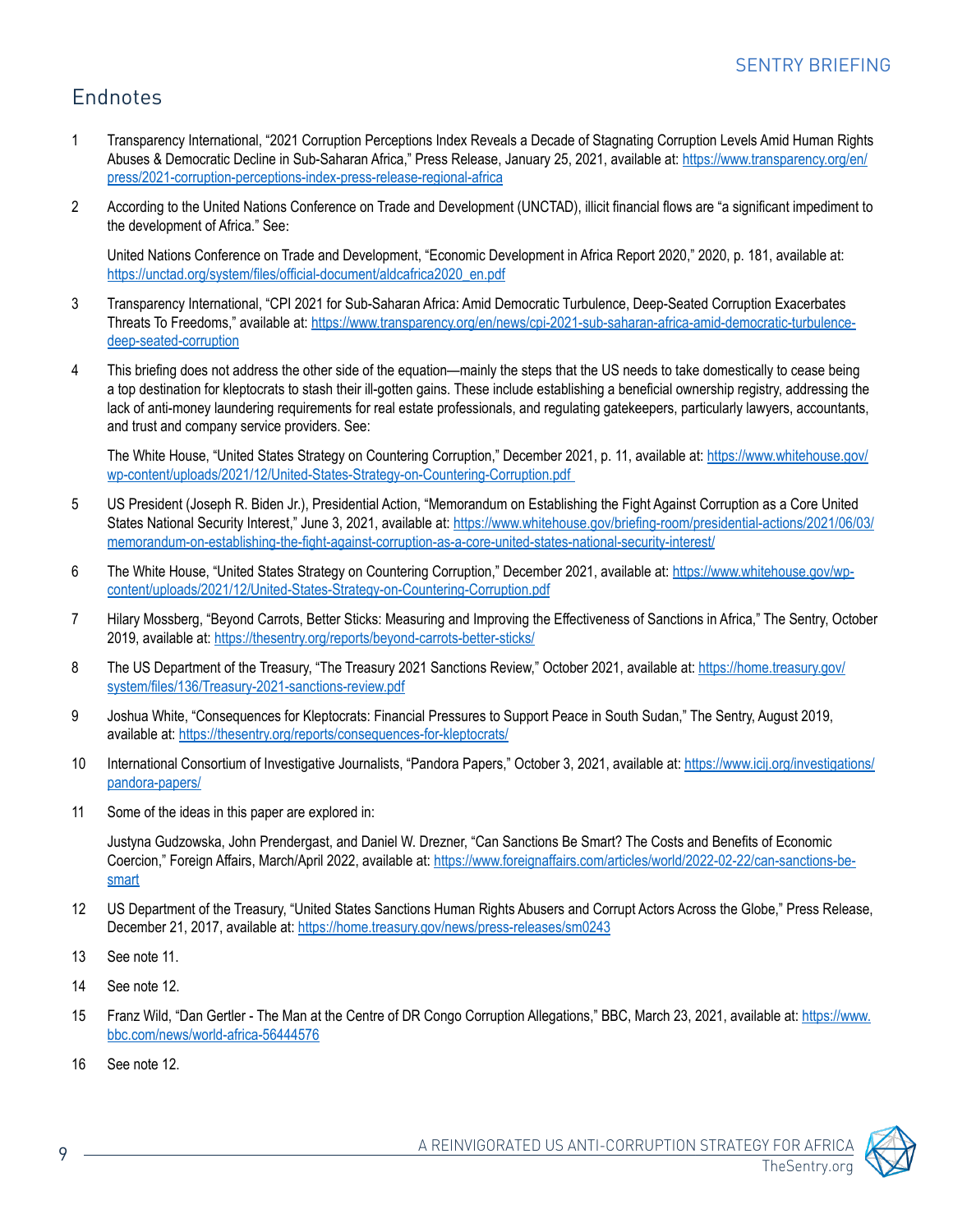- <span id="page-9-0"></span>[17](#page-1-0) US Department of the Treasury, "Treasury Sanctions Fourteen Entities Affiliated With Corrupt Businessman Dan Gertler Under Global Magnitsky," Press Release, June 15, 2018, available at: https://home.treasury.gov/news/press-releases/sm0417
- [18](#page-1-0) See note 11.
- [19](#page-1-0) Sewell Chan, "Joseph Kabila, Congo Strongman, Will Step Down After 17 Years in Power," The New York Times, August 8, 2018, available at: https://www.nytimes.com/2018/08/08/world/africa/joseph-kabila-congo.html
- [20](#page-1-0) See note 11.
- [21](#page-2-0) See note 11.
- [22](#page-2-0) Eric Lipton, "Trump Administration Quietly Eased Sanctions on Israeli Billionaire," The New York Times, January 24, 2021, available at: <https://www.nytimes.com/2021/01/24/us/politics/dan-gertler-sanctions.html>
- [23](#page-2-0) See note 12.
- [24](#page-2-0) US Department of State, "Revocation of License Granted for Dan Gertler," Press Statement, March 8, 2021, available at: https://www. state.gov/revocation-of-license-granted-for-dan-gertler/
- [25](#page-2-0) US Department of the Treasury, "Treasury Targets Corruption Linked to Dan Gertler in the Democratic Republic of Congo," Press Release, December 6, 2021, available at: https://home.treasury.gov/news/press-releases/jy0515
- [26](#page-2-0) US Department of the Treasury, "Treasury Sanctions Businessmen in South Sudan for Corrupt Dealings with Government Officials and Sanctions Evasion," Press Release, October 11, 2019, available at: https://home.treasury.gov/news/press-releases/sm790
- [27](#page-2-0) US Department of the Treasury, "Treasury Sanctions Individuals for Roles in Atrocities and Other Abuses," Press Release, December 10, 2019, available at: https://home.treasury.gov/news/press-releases/sm852
- [28](#page-2-0) US Department of the Treasury, "Treasury Sanctions Two Senior South Sudanese Officials for Obstructing Reconciliation Efforts," Press Release, December 16, 2019, available at: https://home.treasury.gov/news/press-releases/sm857
- [29](#page-2-0) US Department of the Treasury, "Treasury Sanctions South Sudanese First Vice President for Role in Serious Human Rights Abuse," Press Release, January 8, 2020, available at: https://home.treasury.gov/news/press-releases/sm869
- [30](#page-2-0) Financial Crimes Enforcement Network, "Advisory to Financial Institutions on Political Corruption Risks in South Sudan," September 6, 2017, available at: https://www.fincen.gov/resources/advisories/fincen-advisory-fin-2017-a004
- [31](#page-2-0) See, for example:

 John Prendergast, "Statement of John Prendergast, Co-Founder, The Sentry, for the House Foreign Affairs Committee Subcommittee on Africa, Global Health, and Global Human Rights Hearing on The Impact of Sanctions in Africa," May 25, 2021, available at: [https://cdn.](https://cdn.thesentry.org/wp-content/uploads/2021/05/Testimony_TheSentry_JPrendergast.pdf) [thesentry.org/wp-content/uploads/2021/05/Testimony\\_TheSentry\\_JPrendergast.pdf](https://cdn.thesentry.org/wp-content/uploads/2021/05/Testimony_TheSentry_JPrendergast.pdf)

 Brad Brooks-Rubin, "Statement of Brad Brooks-Rubin, General Counsel, The Sentry, for the House Foreign Affairs Committee Tom Lantos Human Rights Commission Hearing on The Global Magnitsky Human Rights Accountability Act: Taking Stock," March 24, 2021, available at: [https://humanrightscommission.house.gov/sites/humanrightscommission.house.gov/files/documents/GloMag\\_TheSentry\\_](https://humanrightscommission.house.gov/sites/humanrightscommission.house.gov/files/documents/GloMag_TheSentry_BBrooksRubin_final.pdf) [BBrooksRubin\\_final.pdf](https://humanrightscommission.house.gov/sites/humanrightscommission.house.gov/files/documents/GloMag_TheSentry_BBrooksRubin_final.pdf)

 Megha Swamy, "Using Financial Pressures to Combat Kleptocracy in Africa," March 2021, available at: [https://thesentry.org/reports/](https://thesentry.org/reports/using-financial-pressures-to-combat-kleptocracy-in-africa/) [using-financial-pressures-to-combat-kleptocracy-in-africa/](https://thesentry.org/reports/using-financial-pressures-to-combat-kleptocracy-in-africa/)

- [32](#page-2-0) See note 11.
- [33](#page-2-0) See, for example:

The Sentry, "Sanctioned South Sudanese Businessmen Are Skirting US Sanctions," October 2021, available at: https://thesentry.org/ reports/south-sudanese-skirting-sanctions/

[34](#page-2-0) Joshua White, "Congress Should Staff Up the Office of Foreign Assets Control," Lawfare, March 11, 2019, available at: [https://www.](https://www.lawfareblog.com/congress-should-staff-office-foreign-assets-control) [lawfareblog.com/congress-should-staff-office-foreign-assets-control](https://www.lawfareblog.com/congress-should-staff-office-foreign-assets-control)

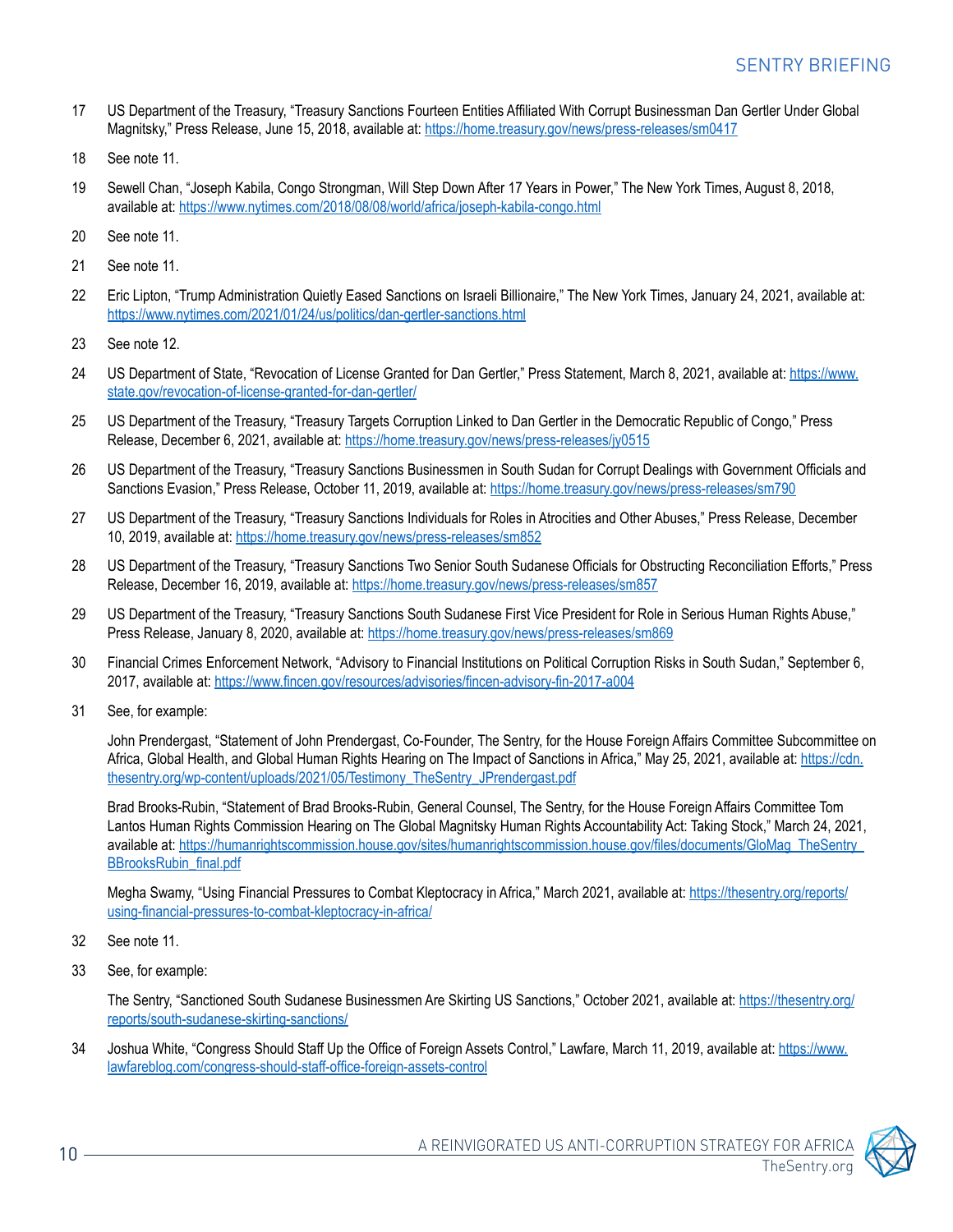- <span id="page-10-0"></span>[35](#page-2-0) US Department of the Treasury, "Sanctions Programs and Country Information," available at: https://home.treasury.gov/policy-issues/ financial-sanctions/sanctions-programs-and-country-information
- [36](#page-2-0) This may not always be an option, given that many of the Africa sanctions regimes implemented by the US mirror those issued by the UN Security Council, and there is no hope for a GloMag-style sanctions regime at the UN.
- [37](#page-2-0) US Department of the Treasury, "Termination of Emergency With Respect to Burundi; Foreign Interference in U.S. Election Designations and Designation Update; Yemen-related Designation and Designations Updates," November 18, 2021, available at: [https://home.](https://home.treasury.gov/policy-issues/financial-sanctions/recent-actions/20211118) [treasury.gov/policy-issues/financial-sanctions/recent-actions/20211118](https://home.treasury.gov/policy-issues/financial-sanctions/recent-actions/20211118)
- [38](#page-2-0) US Department of the Treasury, "SDN List Sorted by Country," available at: https://www.treasury.gov/ofac/downloads/ctrylst.txt
- [39](#page-2-0) See note 11.
- [40](#page-3-0) See, for example:

US Government Publishing Office, "Iran Sanctions: Ensuring Robust Enforcement and Assessing Next Steps," Hearing Before the Committee on Banking, Housing, and Urban Affairs, United States Senate, June 4, 2013, available at: [https://www.govinfo.gov/content/](https://www.govinfo.gov/content/pkg/CHRG-113shrg81875/html/CHRG-113shrg81875.htm) [pkg/CHRG-113shrg81875/html/CHRG-113shrg81875.htm](https://www.govinfo.gov/content/pkg/CHRG-113shrg81875/html/CHRG-113shrg81875.htm)

Iran Watch "Department of Justice," available at: <https://www.iranwatch.org/authoring-agency/department-justice>

 Iran Watch, "Department of Homeland Security," available at: https://www.iranwatch.org/authoring-agency/department-homeland**security** 

- [41](#page-3-0) Financial Crimes Enforcement Network, "Advisory on Political Corruption Risks in South Sudan," September 6, 2017, available at: https://www.fincen.gov/resources/advisories/fincen-advisory-fin-2017-a004
- [42](#page-3-0) Financial Crimes Enforcement Network, "Advisory on Human Rights Abuses Enabled by Corrupt Senior Foreign Political Figures and their Financial Facilitators," June 12, 2018, available at: https://www.fincen.gov/resources/advisories/fincen-advisory-fin-2018-a003
- [43](#page-3-0) Sasha Lezhnev and Megha Swamy, "Understanding Money Laundering Risks in the Conflict Gold Trade From East and Central Africa to Dubai and Onward," The Sentry, November 2020, available at: https://thesentry.org/reports/conflict-gold-trade/
- [44](#page-3-0) Suliman Baldo and JR Mailey, "A Strategy for Revitalizing Sudan's Democratic Transition," The Sentry, November 2021, available at: https://thesentry.org/reports/strategy-revitalizing-sudans-democratic-transition/
- [45](#page-3-0) US Departments of State, Commerce, Homeland Security, Labor, and the Treasury, and the Office of the US Trade Representative, "Risks and Considerations for Businesses and Individuals with Exposure to Entities Responsible for Undermining Democratic Processes, Facilitating Corruption, and Committing Human Rights Abuses in Burma (Myanmar)," January 26, 2022, available at: https://www.state.gov/risks-and-considerations-for-businesses-and-individuals-with-exposure-to-entities-responsible-for-underminingdemocratic-processes-facilitating-corruption-and-committing-human-rights-abuses-in-burma/
- [46](#page-3-0) US Departments of State, the Treasury, and Commerce, "Cambodia Business Advisory on High-Risk Investments and Interactions," November 10, 2021, available at: https://www.state.gov/cambodia-business-advisory-on-high-risk-investments-and-interactions/
- [47](#page-3-0) US Departments of State, the Treasury, Commerce, Labor, and Homeland Security, and the Office of the United States Trade Representative, "Xinjiang Supply Chain Business Advisory," July 13, 2021, available at: [https://www.state.gov/wp-content/](https://www.state.gov/wp-content/uploads/2021/07/Xinjiang-Business-Advisory-13July2021-1.pdf) [uploads/2021/07/Xinjiang-Business-Advisory-13July2021-1.pdf](https://www.state.gov/wp-content/uploads/2021/07/Xinjiang-Business-Advisory-13July2021-1.pdf)
- [48](#page-3-0) US Department of State, "Burma Responsible Investment Reporting Requirements," Press Release, May 23, 2013, available at: https://2009-2017.state.gov/r/pa/prs/ps/2013/05/209869.htm
- [49](#page-3-0) Kendyl Salcito, "The Need for the Burma Responsible Investment Reporting Requirements," Truman National Security Project, July 18, 2018, available at: https://medium.com/truman-doctrine-blog/the-need-for-the-burma-responsible-investment-reporting-requirements-9359ec4dfed2
- [50](#page-3-0) Section 311 of the Uniting and Strengthening America by Providing Appropriate Tools Required to Intercept and Obstruct Terrorism (USA PATRIOT ACT) Act of 2001, Public Law 107-56, codified at 31 U.S.C. 5318A.

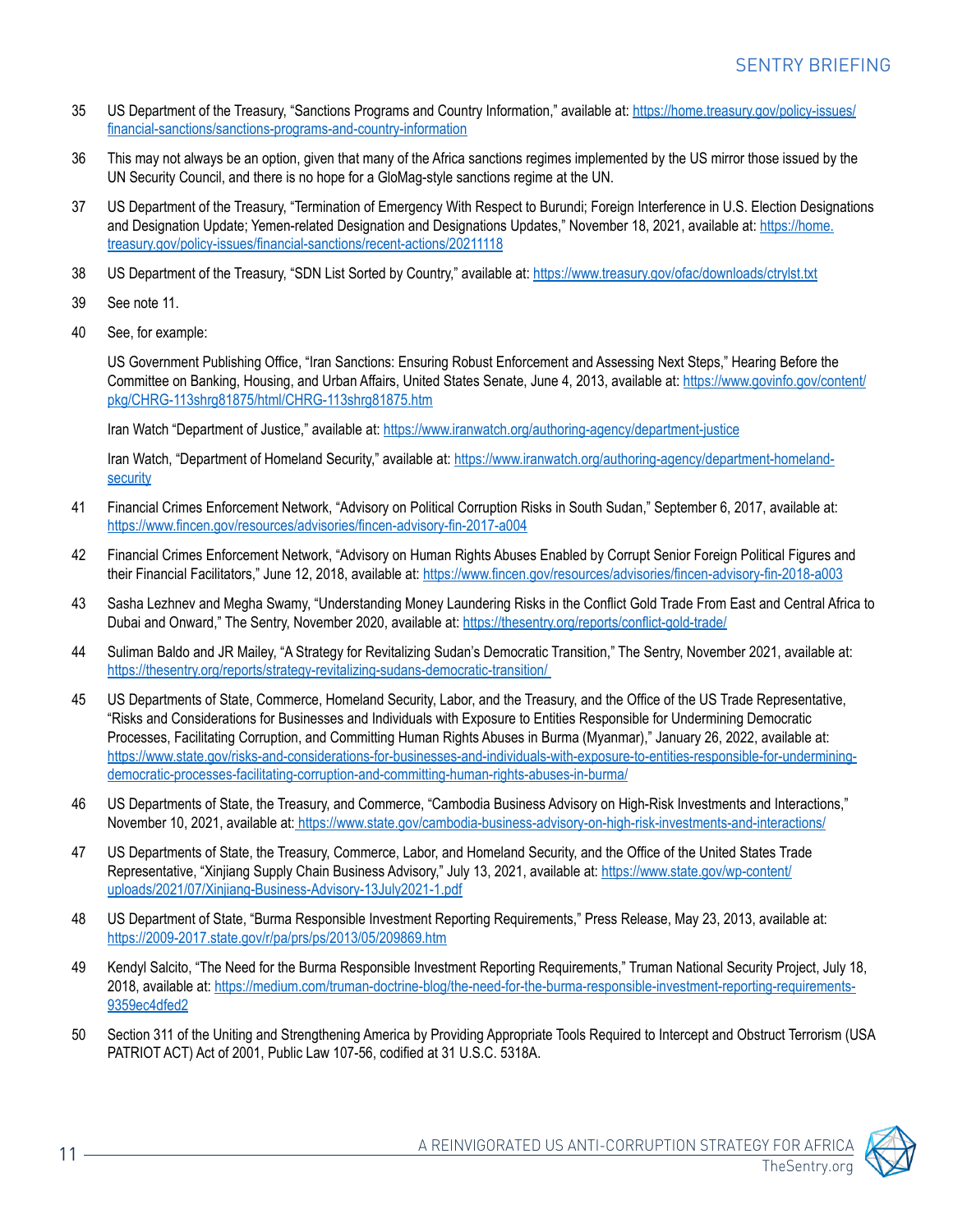- <span id="page-11-0"></span>[51](#page-3-0) The Sentry, "Covert Capital: The Kabila Family's Secret Investment Bank," May 2019, available at: https://thesentry.org/reports/covertcapital/
- [52](#page-3-0) The Sentry, "The Backchannel: State Capture and Bribery in Congo's Deal of the Century," November 2021, available at: https:// thesentry.org/reports/backchannel/
- [53](#page-3-0) The Sentry, "Embezzled Empire: How Kabila's Brother Stashed Millions in Overseas Property," November 2021, available at: https:// thesentry.org/reports/embezzled-empire/
- [54](#page-4-0) The Sentry, "The Golden Laundromat: The Conflict Gold Trade from Eastern Congo to the United States and Europe," October 2018, available at: https://thesentry.org/reports/the-golden-laundromat/
- [55](#page-4-0) Bureau of Industry and Security, "15 South Sudanese Entities Added to the Entity List," available at: [https://www.bis.doc.gov/index.php/](https://www.bis.doc.gov/index.php/regulations/1407-15-south-sudanese-entities-added-to-the-entity-li) [regulations/1407-15-south-sudanese-entities-added-to-the-entity-list](https://www.bis.doc.gov/index.php/regulations/1407-15-south-sudanese-entities-added-to-the-entity-li)
- [56](#page-4-0) Department of Justice, "Department of Justice Seeks Recovery of Approximately \$3.5 Million in Corruption Proceeds Linked to Ex-President of The Gambia," Press Release, July 15, 2020, available at: https://www.justice.gov/opa/pr/department-justice-seeks-recoveryapproximately-35-million-corruption-proceeds-linked-ex
- [57](#page-4-0) Mark Ferullo, "Banking on War: Ending the Abuse of South Sudan's Banking Sector by Political Elites and Pushing for Peace," The Sentry, October 2018, available at: https://thesentry.org/reports/banking-on-war/
- [58](#page-4-0) Ibid.
- [59](#page-4-0) See note 51.
- [60](#page-4-0) Denisse Rudich, "Kenya Illicit Finance Risks and Assessment," The Sentry, October 2021, available at: https://cdn.thesentry.org/wpcontent/uploads/2021/10/KenyaIllicitFinance-TheSentry-Oct2021.pdf
- [61](#page-5-0) See note 6, pp. 27-28.
- [62](#page-5-0) See note 6, pp. 27-28.
- [63](#page-5-0) Emily Rauhala, "U.S., E.U., Canada and Britain Announce Sanctions on China Over the Abuse of Uyghurs," The Washington Post, March 22, 2021, available at: https://www.washingtonpost.com/world/xinjiang-sanctions-european-union/2021/03/22/1b0d69aa-8b0a-11eb-a33e-da28941cb9ac\_story.html
- [64](#page-5-0) See note 41.
- [65](#page-5-0) UK National Crime Agency, "Amber Alert: South Sudan: Illicit Finance Risks," March 2020, available at: [https://www.nationalcrimeagency.](https://www.nationalcrimeagency.gov.uk/who-we-are/publications/428-amber-alert-south-sudan/file) [gov.uk/who-we-are/publications/428-amber-alert-south-sudan/file](https://www.nationalcrimeagency.gov.uk/who-we-are/publications/428-amber-alert-south-sudan/file)
- [66](#page-5-0) Rodney Muhumuza, "US Urges Regional Governments to Block South Sudan War Money," Associated Press, June 11, 2018, available at: https://apnews.com/article/1be7dc743d694be68606d6670d552263
- [67](#page-6-0) United Nations Office on Drugs and Crime, "SDG 16: Promote Peaceful Inclusive Societies for Sustainable Development, Provide Access to Justice for All and Build Effective, Accountable and Inclusive Institutions at All Levels," available at: [https://www.unodc.org/](https://www.unodc.org/unodc/en/sustainable-development-goals/sdg16_-peace-and-justice.html) [unodc/en/sustainable-development-goals/sdg16\\_-peace-and-justice.html](https://www.unodc.org/unodc/en/sustainable-development-goals/sdg16_-peace-and-justice.html)
- [68](#page-6-0) See note 6.
- [69](#page-6-0) Financial Crimes Enforcement Network, "The SAR Activity Review Trends, Tips & Issues," available at: [https://www.fincen.gov/sar](https://www.fincen.gov/sar-activity-review-trends-tips-issues)[activity-review-trends-tips-issues](https://www.fincen.gov/sar-activity-review-trends-tips-issues)
- [70](#page-6-0) Financial Crimes Enforcement Network, "The SAR Activity Review Trends, Tips & Issues," Issue 19, May 2011, available at: https:// www.fincen.gov/sites/default/files/shared/sar\_tti\_19.pdf#page=30
- [71](#page-6-0) Nathalia Dukhan, "State of Prey: Proxies, Predators, and Profiteers in the Central African Republic," The Sentry, October 2020, available at: https://thesentry.org/reports/state-of-prey/
- [72](#page-6-0) The Sentry, "Overt Affairs: How North Korean Businessmen Busted Sanctions in the Democratic Republic of Congo," August 2020, available at: https://thesentry.org/reports/overt-affairs/